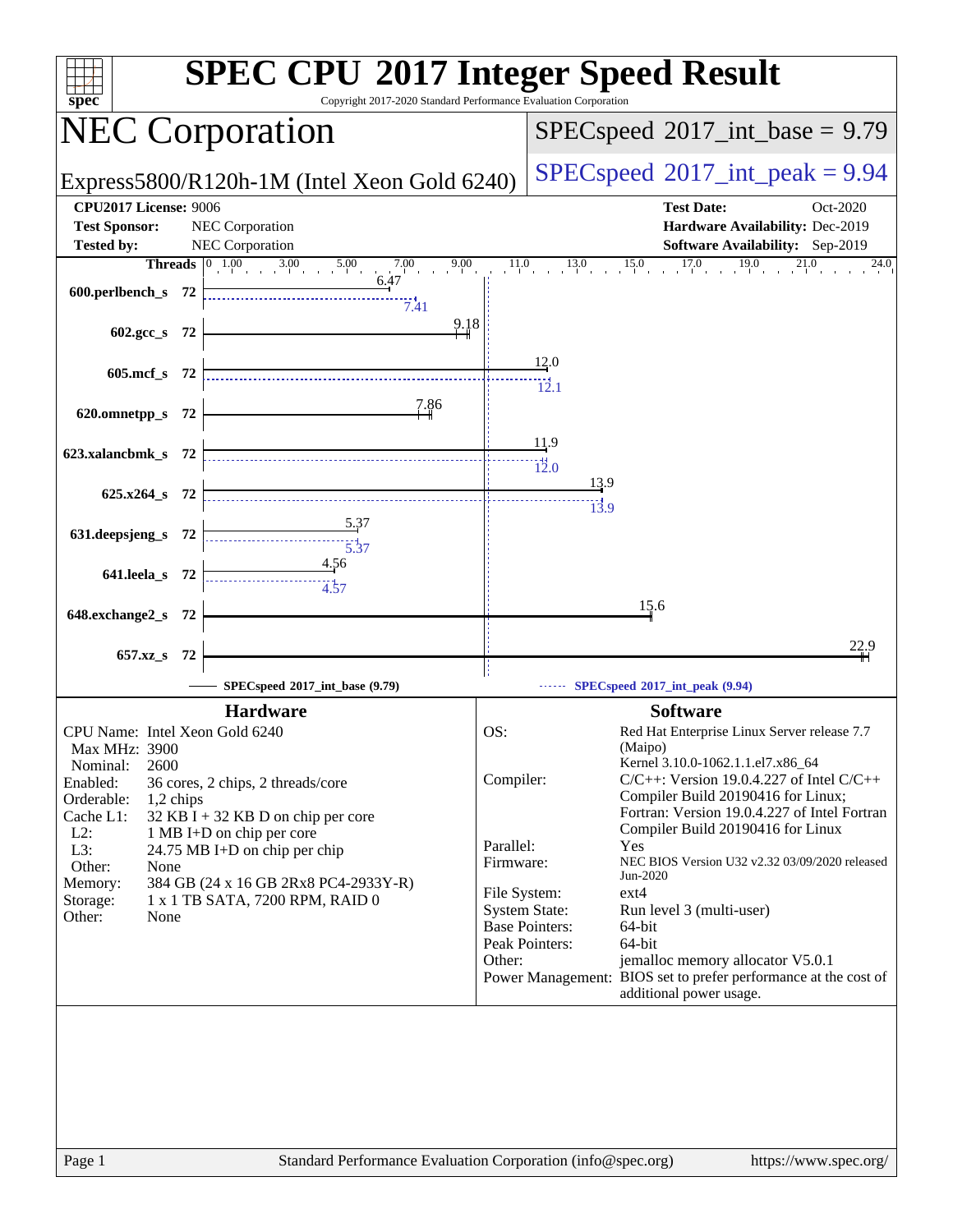

Copyright 2017-2020 Standard Performance Evaluation Corporation

## NEC Corporation

 $SPECspeed^{\circledcirc}2017\_int\_base = 9.79$  $SPECspeed^{\circledcirc}2017\_int\_base = 9.79$ 

Express5800/R120h-1M (Intel Xeon Gold 6240) [SPECspeed](http://www.spec.org/auto/cpu2017/Docs/result-fields.html#SPECspeed2017intpeak)®2017\_int\_peak =  $9.94$ 

**[Test Sponsor:](http://www.spec.org/auto/cpu2017/Docs/result-fields.html#TestSponsor)** NEC Corporation **[Hardware Availability:](http://www.spec.org/auto/cpu2017/Docs/result-fields.html#HardwareAvailability)** Dec-2019

**[CPU2017 License:](http://www.spec.org/auto/cpu2017/Docs/result-fields.html#CPU2017License)** 9006 **[Test Date:](http://www.spec.org/auto/cpu2017/Docs/result-fields.html#TestDate)** Oct-2020 **[Tested by:](http://www.spec.org/auto/cpu2017/Docs/result-fields.html#Testedby)** NEC Corporation **[Software Availability:](http://www.spec.org/auto/cpu2017/Docs/result-fields.html#SoftwareAvailability)** Sep-2019

## **[Results Table](http://www.spec.org/auto/cpu2017/Docs/result-fields.html#ResultsTable)**

|                                            | <b>Base</b>    |                |              |                |       |                | <b>Peak</b> |                |                |              |                |              |                |              |
|--------------------------------------------|----------------|----------------|--------------|----------------|-------|----------------|-------------|----------------|----------------|--------------|----------------|--------------|----------------|--------------|
| <b>Benchmark</b>                           | <b>Threads</b> | <b>Seconds</b> | <b>Ratio</b> | <b>Seconds</b> | Ratio | <b>Seconds</b> | Ratio       | <b>Threads</b> | <b>Seconds</b> | <b>Ratio</b> | <b>Seconds</b> | <b>Ratio</b> | <b>Seconds</b> | <b>Ratio</b> |
| 600.perlbench s                            | 72             | 275            | 6.45         | 274            | 6.47  | 274            | 6.48        | 72             | 239            | 7.42         | 239            | 7.41         | 240            | 7.39         |
| $602 \text{.} \text{gcc}\text{.}$ s        | 72             | 430            | 9.26         | 452            | 8.81  | 434            | 9.18        | 72             | 430            | 9.26         | 452            | 8.81         | 434            | 9.18         |
| $605$ .mcf s                               | 72             | 394            | 12.0         | 395            | 12.0  | 395            | 12.0        | 72             | 391            | 12.1         | 391            | 12.1         | 392            | 12.1         |
| 620.omnetpp_s                              | 72             | 207            | 7.86         | 218            | 7.50  | 205            | 7.96        | 72             | 207            | 7.86         | 218            | 7.50         | 205            | 7.96         |
| 623.xalancbmk s                            | 72             | 119            | 11.9         | 119            | 11.9  | 119            | 11.9        | 72             | 120            | 11.8         | 118            | 12.0         | 119            | 12.0         |
| $625.x264$ s                               | 72             | 127            | 13.8         | 127            | 13.9  | 127            | 13.9        | 72             | 127            | 13.9         | 127            | 13.9         | 127            | 13.9         |
| 631.deepsjeng_s                            | 72             | 267            | 5.37         | 267            | 5.37  | 266            | 5.38        | 72             | 267            | 5.38         | 267            | 5.37         | 267            | 5.37         |
| 641.leela s                                | 72             | 374            | 4.56         | 374            | 4.57  | 375            | 4.55        | 72             | 374            | 4.57         | 374            | 4.56         | 374            | 4.57         |
| 648.exchange2_s                            | 72             | 188            | 15.6         | 188            | 15.6  | 189            | 15.6        | 72             | 188            | 15.6         | 188            | 15.6         | 189            | 15.6         |
| $657.xz$ s                                 | 72             | 267            | 23.2         | 270            | 22.9  | 269            | 22.9        | 72             | 267            | 23.2         | 270            | 22.9         | 269            | 22.9         |
| $SPECspeed^{\circ}2017$ int base =<br>9.79 |                |                |              |                |       |                |             |                |                |              |                |              |                |              |

**[SPECspeed](http://www.spec.org/auto/cpu2017/Docs/result-fields.html#SPECspeed2017intpeak)[2017\\_int\\_peak =](http://www.spec.org/auto/cpu2017/Docs/result-fields.html#SPECspeed2017intpeak) 9.94**

Results appear in the [order in which they were run.](http://www.spec.org/auto/cpu2017/Docs/result-fields.html#RunOrder) Bold underlined text [indicates a median measurement](http://www.spec.org/auto/cpu2017/Docs/result-fields.html#Median).

## **[Operating System Notes](http://www.spec.org/auto/cpu2017/Docs/result-fields.html#OperatingSystemNotes)**

Stack size set to unlimited using "ulimit -s unlimited"

### **[Environment Variables Notes](http://www.spec.org/auto/cpu2017/Docs/result-fields.html#EnvironmentVariablesNotes)**

Environment variables set by runcpu before the start of the run: KMP\_AFFINITY = "granularity=fine,scatter" LD\_LIBRARY\_PATH = "/home/cpu2017/lib/intel64:/home/cpu2017/je5.0.1-64" OMP STACKSIZE = "192M"

### **[General Notes](http://www.spec.org/auto/cpu2017/Docs/result-fields.html#GeneralNotes)**

 Binaries compiled on a system with 1x Intel Core i9-7900X CPU + 32GB RAM memory using Redhat Enterprise Linux 7.5 Transparent Huge Pages enabled by default Prior to runcpu invocation Filesystem page cache synced and cleared with: sync; echo 3 > /proc/sys/vm/drop\_caches

 NA: The test sponsor attests, as of date of publication, that CVE-2017-5754 (Meltdown) is mitigated in the system as tested and documented. Yes: The test sponsor attests, as of date of publication, that CVE-2017-5753 (Spectre variant 1) is mitigated in the system as tested and documented. Yes: The test sponsor attests, as of date of publication, that CVE-2017-5715 (Spectre variant 2) is mitigated in the system as tested and documented.

jemalloc, a general purpose malloc implementation

**(Continued on next page)**

| Page 2<br>Standard Performance Evaluation Corporation (info@spec.org) | https://www.spec.org/ |
|-----------------------------------------------------------------------|-----------------------|
|-----------------------------------------------------------------------|-----------------------|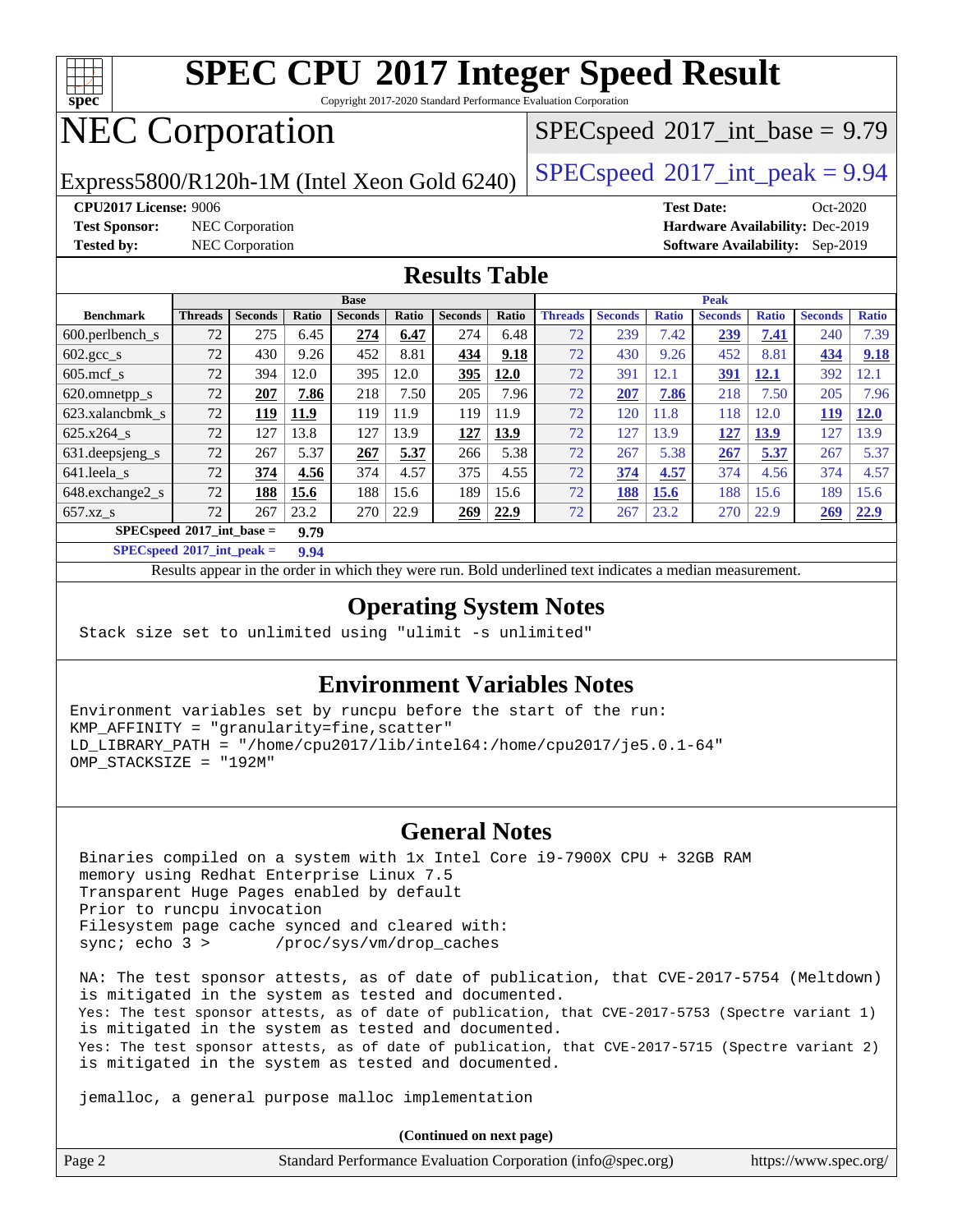

Copyright 2017-2020 Standard Performance Evaluation Corporation

## NEC Corporation

 $SPECspeed^{\circ}2017\_int\_base = 9.79$  $SPECspeed^{\circ}2017\_int\_base = 9.79$ 

Express5800/R120h-1M (Intel Xeon Gold 6240) [SPECspeed](http://www.spec.org/auto/cpu2017/Docs/result-fields.html#SPECspeed2017intpeak)®2017\_int\_peak =  $9.94$ 

**[Test Sponsor:](http://www.spec.org/auto/cpu2017/Docs/result-fields.html#TestSponsor)** NEC Corporation **[Hardware Availability:](http://www.spec.org/auto/cpu2017/Docs/result-fields.html#HardwareAvailability)** Dec-2019 **[Tested by:](http://www.spec.org/auto/cpu2017/Docs/result-fields.html#Testedby)** NEC Corporation **[Software Availability:](http://www.spec.org/auto/cpu2017/Docs/result-fields.html#SoftwareAvailability)** Sep-2019

**[CPU2017 License:](http://www.spec.org/auto/cpu2017/Docs/result-fields.html#CPU2017License)** 9006 **[Test Date:](http://www.spec.org/auto/cpu2017/Docs/result-fields.html#TestDate)** Oct-2020

#### **[General Notes \(Continued\)](http://www.spec.org/auto/cpu2017/Docs/result-fields.html#GeneralNotes)**

 built with the RedHat Enterprise 7.5, and the system compiler gcc 4.8.5 sources available from jemalloc.net or <https://github.com/jemalloc/jemalloc/releases>

### **[Platform Notes](http://www.spec.org/auto/cpu2017/Docs/result-fields.html#PlatformNotes)**

Page 3 Standard Performance Evaluation Corporation [\(info@spec.org\)](mailto:info@spec.org) <https://www.spec.org/> BIOS Settings: Thermal Configuration: Maximum Cooling Workload Profile: General Peak Frequency Compute Memory Patrol Scrubbing: Disabled LLC Dead Line Allocation: Disabled LLC Prefetch: Enabled Enhanced Processor Performance: Enabled Workload Profile: Custom Advanced Memory Protection: Advanced ECC Support NUMA Group Size Optimization: Flat Sysinfo program /home/cpu2017/bin/sysinfo Rev: r6365 of 2019-08-21 295195f888a3d7edb1e6e46a485a0011 running on r120h1m Wed Oct 7 10:37:39 2020 SUT (System Under Test) info as seen by some common utilities. For more information on this section, see <https://www.spec.org/cpu2017/Docs/config.html#sysinfo> From /proc/cpuinfo model name : Intel(R) Xeon(R) Gold 6240 CPU @ 2.60GHz 2 "physical id"s (chips) 72 "processors" cores, siblings (Caution: counting these is hw and system dependent. The following excerpts from /proc/cpuinfo might not be reliable. Use with caution.) cpu cores : 18 siblings : 36 physical 0: cores 0 1 2 3 4 8 9 10 11 16 17 18 19 20 24 25 26 27 physical 1: cores 0 1 2 3 4 8 9 10 11 16 17 18 19 20 24 25 26 27 From lscpu: Architecture: x86\_64 CPU op-mode(s): 32-bit, 64-bit Byte Order: Little Endian  $CPU(s):$  72 On-line CPU(s) list: 0-71 Thread(s) per core: 2 Core(s) per socket: 18 Socket(s): 2 NUMA node(s): 2 Vendor ID: GenuineIntel **(Continued on next page)**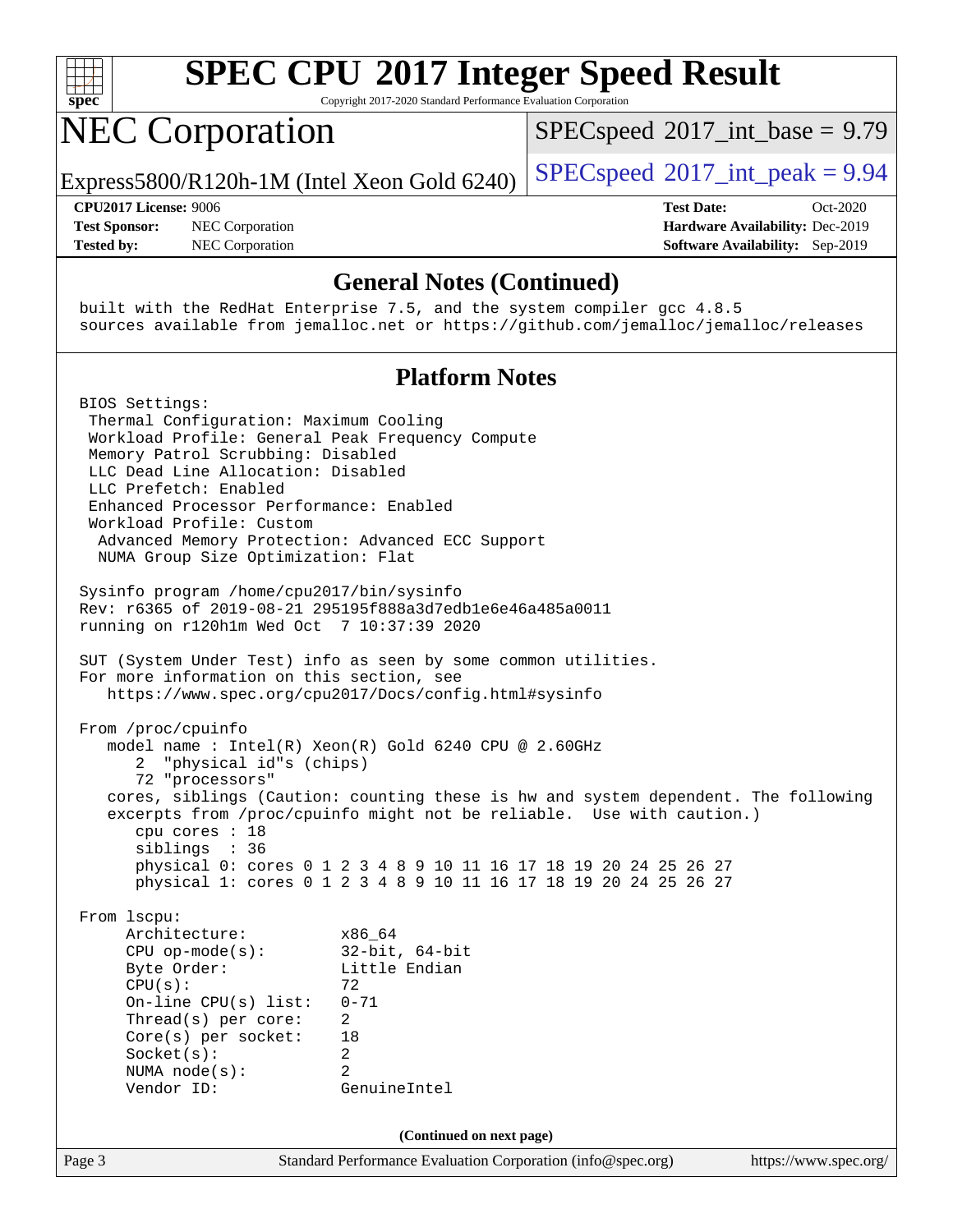

Copyright 2017-2020 Standard Performance Evaluation Corporation

## NEC Corporation

 $SPEC speed$ <sup>®</sup> $2017$ \_int\_base = 9.79

Express5800/R120h-1M (Intel Xeon Gold 6240) [SPECspeed](http://www.spec.org/auto/cpu2017/Docs/result-fields.html#SPECspeed2017intpeak)®2017\_int\_peak =  $9.94$ 

**[Test Sponsor:](http://www.spec.org/auto/cpu2017/Docs/result-fields.html#TestSponsor)** NEC Corporation **[Hardware Availability:](http://www.spec.org/auto/cpu2017/Docs/result-fields.html#HardwareAvailability)** Dec-2019

**[CPU2017 License:](http://www.spec.org/auto/cpu2017/Docs/result-fields.html#CPU2017License)** 9006 **[Test Date:](http://www.spec.org/auto/cpu2017/Docs/result-fields.html#TestDate)** Oct-2020 **[Tested by:](http://www.spec.org/auto/cpu2017/Docs/result-fields.html#Testedby)** NEC Corporation **[Software Availability:](http://www.spec.org/auto/cpu2017/Docs/result-fields.html#SoftwareAvailability)** Sep-2019

#### **[Platform Notes \(Continued\)](http://www.spec.org/auto/cpu2017/Docs/result-fields.html#PlatformNotes)**

| Model:<br>85<br>Model name:<br>$Intel(R)$ Xeon $(R)$ Gold 6240 CPU @ 2.60GHz<br>Stepping:<br>6<br>CPU MHz:<br>2600.000<br>BogoMIPS:<br>5200.00<br>Virtualization:<br>$VT - x$<br>Lld cache:<br>32K<br>Lli cache:<br>32K<br>L2 cache:<br>1024K<br>L3 cache:<br>25344K<br>NUMA node0 $CPU(s): 0-17, 36-53$<br>NUMA $node1$ $CPU(s)$ :<br>$18 - 35, 54 - 71$<br>fpu vme de pse tsc msr pae mce cx8 apic sep mtrr pge mca cmov<br>Flags:<br>pat pse36 clflush dts acpi mmx fxsr sse sse2 ss ht tm pbe syscall nx pdpelgb rdtscp<br>lm constant_tsc art arch_perfmon pebs bts rep_good nopl xtopology nonstop_tsc<br>aperfmperf eagerfpu pni pclmulqdq dtes64 monitor ds_cpl vmx smx est tm2 ssse3 sdbg<br>fma cx16 xtpr pdcm pcid dca sse4_1 sse4_2 x2apic movbe popcnt tsc_deadline_timer aes<br>xsave avx f16c rdrand lahf_lm abm 3dnowprefetch epb cat_13 cdp_13 invpcid_single<br>intel_ppin intel_pt ssbd mba ibrs ibpb stibp ibrs_enhanced tpr_shadow vnmi<br>flexpriority ept vpid fsgsbase tsc_adjust bmil hle avx2 smep bmi2 erms invpcid rtm<br>cqm mpx rdt_a avx512f avx512dq rdseed adx smap clflushopt clwb avx512cd avx512bw<br>avx512vl xsaveopt xsavec xgetbvl cqm_llc cqm_occup_llc cqm_mbm_total cqm_mbm_local<br>dtherm ida arat pln pts pku ospke avx512_vnni md_clear spec_ctrl intel_stibp |  |  |  |  |  |  |
|--------------------------------------------------------------------------------------------------------------------------------------------------------------------------------------------------------------------------------------------------------------------------------------------------------------------------------------------------------------------------------------------------------------------------------------------------------------------------------------------------------------------------------------------------------------------------------------------------------------------------------------------------------------------------------------------------------------------------------------------------------------------------------------------------------------------------------------------------------------------------------------------------------------------------------------------------------------------------------------------------------------------------------------------------------------------------------------------------------------------------------------------------------------------------------------------------------------------------------------------------------------------------------------------------------------|--|--|--|--|--|--|
|                                                                                                                                                                                                                                                                                                                                                                                                                                                                                                                                                                                                                                                                                                                                                                                                                                                                                                                                                                                                                                                                                                                                                                                                                                                                                                              |  |  |  |  |  |  |
|                                                                                                                                                                                                                                                                                                                                                                                                                                                                                                                                                                                                                                                                                                                                                                                                                                                                                                                                                                                                                                                                                                                                                                                                                                                                                                              |  |  |  |  |  |  |
|                                                                                                                                                                                                                                                                                                                                                                                                                                                                                                                                                                                                                                                                                                                                                                                                                                                                                                                                                                                                                                                                                                                                                                                                                                                                                                              |  |  |  |  |  |  |
|                                                                                                                                                                                                                                                                                                                                                                                                                                                                                                                                                                                                                                                                                                                                                                                                                                                                                                                                                                                                                                                                                                                                                                                                                                                                                                              |  |  |  |  |  |  |
|                                                                                                                                                                                                                                                                                                                                                                                                                                                                                                                                                                                                                                                                                                                                                                                                                                                                                                                                                                                                                                                                                                                                                                                                                                                                                                              |  |  |  |  |  |  |
|                                                                                                                                                                                                                                                                                                                                                                                                                                                                                                                                                                                                                                                                                                                                                                                                                                                                                                                                                                                                                                                                                                                                                                                                                                                                                                              |  |  |  |  |  |  |
|                                                                                                                                                                                                                                                                                                                                                                                                                                                                                                                                                                                                                                                                                                                                                                                                                                                                                                                                                                                                                                                                                                                                                                                                                                                                                                              |  |  |  |  |  |  |
|                                                                                                                                                                                                                                                                                                                                                                                                                                                                                                                                                                                                                                                                                                                                                                                                                                                                                                                                                                                                                                                                                                                                                                                                                                                                                                              |  |  |  |  |  |  |
|                                                                                                                                                                                                                                                                                                                                                                                                                                                                                                                                                                                                                                                                                                                                                                                                                                                                                                                                                                                                                                                                                                                                                                                                                                                                                                              |  |  |  |  |  |  |
|                                                                                                                                                                                                                                                                                                                                                                                                                                                                                                                                                                                                                                                                                                                                                                                                                                                                                                                                                                                                                                                                                                                                                                                                                                                                                                              |  |  |  |  |  |  |
|                                                                                                                                                                                                                                                                                                                                                                                                                                                                                                                                                                                                                                                                                                                                                                                                                                                                                                                                                                                                                                                                                                                                                                                                                                                                                                              |  |  |  |  |  |  |
|                                                                                                                                                                                                                                                                                                                                                                                                                                                                                                                                                                                                                                                                                                                                                                                                                                                                                                                                                                                                                                                                                                                                                                                                                                                                                                              |  |  |  |  |  |  |
|                                                                                                                                                                                                                                                                                                                                                                                                                                                                                                                                                                                                                                                                                                                                                                                                                                                                                                                                                                                                                                                                                                                                                                                                                                                                                                              |  |  |  |  |  |  |
|                                                                                                                                                                                                                                                                                                                                                                                                                                                                                                                                                                                                                                                                                                                                                                                                                                                                                                                                                                                                                                                                                                                                                                                                                                                                                                              |  |  |  |  |  |  |
|                                                                                                                                                                                                                                                                                                                                                                                                                                                                                                                                                                                                                                                                                                                                                                                                                                                                                                                                                                                                                                                                                                                                                                                                                                                                                                              |  |  |  |  |  |  |
|                                                                                                                                                                                                                                                                                                                                                                                                                                                                                                                                                                                                                                                                                                                                                                                                                                                                                                                                                                                                                                                                                                                                                                                                                                                                                                              |  |  |  |  |  |  |
|                                                                                                                                                                                                                                                                                                                                                                                                                                                                                                                                                                                                                                                                                                                                                                                                                                                                                                                                                                                                                                                                                                                                                                                                                                                                                                              |  |  |  |  |  |  |
|                                                                                                                                                                                                                                                                                                                                                                                                                                                                                                                                                                                                                                                                                                                                                                                                                                                                                                                                                                                                                                                                                                                                                                                                                                                                                                              |  |  |  |  |  |  |
|                                                                                                                                                                                                                                                                                                                                                                                                                                                                                                                                                                                                                                                                                                                                                                                                                                                                                                                                                                                                                                                                                                                                                                                                                                                                                                              |  |  |  |  |  |  |
|                                                                                                                                                                                                                                                                                                                                                                                                                                                                                                                                                                                                                                                                                                                                                                                                                                                                                                                                                                                                                                                                                                                                                                                                                                                                                                              |  |  |  |  |  |  |
|                                                                                                                                                                                                                                                                                                                                                                                                                                                                                                                                                                                                                                                                                                                                                                                                                                                                                                                                                                                                                                                                                                                                                                                                                                                                                                              |  |  |  |  |  |  |
| flush_l1d arch_capabilities                                                                                                                                                                                                                                                                                                                                                                                                                                                                                                                                                                                                                                                                                                                                                                                                                                                                                                                                                                                                                                                                                                                                                                                                                                                                                  |  |  |  |  |  |  |
| /proc/cpuinfo cache data<br>cache size : 25344 KB<br>From numactl --hardware WARNING: a numactl 'node' might or might not correspond to a                                                                                                                                                                                                                                                                                                                                                                                                                                                                                                                                                                                                                                                                                                                                                                                                                                                                                                                                                                                                                                                                                                                                                                    |  |  |  |  |  |  |
| physical chip.                                                                                                                                                                                                                                                                                                                                                                                                                                                                                                                                                                                                                                                                                                                                                                                                                                                                                                                                                                                                                                                                                                                                                                                                                                                                                               |  |  |  |  |  |  |
| $available: 2 nodes (0-1)$                                                                                                                                                                                                                                                                                                                                                                                                                                                                                                                                                                                                                                                                                                                                                                                                                                                                                                                                                                                                                                                                                                                                                                                                                                                                                   |  |  |  |  |  |  |
| node 0 cpus: 0 1 2 3 4 5 6 7 8 9 10 11 12 13 14 15 16 17 36 37 38 39 40 41 42 43 44 45                                                                                                                                                                                                                                                                                                                                                                                                                                                                                                                                                                                                                                                                                                                                                                                                                                                                                                                                                                                                                                                                                                                                                                                                                       |  |  |  |  |  |  |
| 46 47 48 49 50 51 52 53                                                                                                                                                                                                                                                                                                                                                                                                                                                                                                                                                                                                                                                                                                                                                                                                                                                                                                                                                                                                                                                                                                                                                                                                                                                                                      |  |  |  |  |  |  |
| node 0 size: 196264 MB                                                                                                                                                                                                                                                                                                                                                                                                                                                                                                                                                                                                                                                                                                                                                                                                                                                                                                                                                                                                                                                                                                                                                                                                                                                                                       |  |  |  |  |  |  |
| node 0 free: 191524 MB                                                                                                                                                                                                                                                                                                                                                                                                                                                                                                                                                                                                                                                                                                                                                                                                                                                                                                                                                                                                                                                                                                                                                                                                                                                                                       |  |  |  |  |  |  |
| node 1 cpus: 18 19 20 21 22 23 24 25 26 27 28 29 30 31 32 33 34 35 54 55 56 57 58 59 60<br>61 62 63 64 65 66 67 68 69 70 71                                                                                                                                                                                                                                                                                                                                                                                                                                                                                                                                                                                                                                                                                                                                                                                                                                                                                                                                                                                                                                                                                                                                                                                  |  |  |  |  |  |  |
| node 1 size: 196607 MB                                                                                                                                                                                                                                                                                                                                                                                                                                                                                                                                                                                                                                                                                                                                                                                                                                                                                                                                                                                                                                                                                                                                                                                                                                                                                       |  |  |  |  |  |  |
| node 1 free: 192049 MB                                                                                                                                                                                                                                                                                                                                                                                                                                                                                                                                                                                                                                                                                                                                                                                                                                                                                                                                                                                                                                                                                                                                                                                                                                                                                       |  |  |  |  |  |  |
| node distances:                                                                                                                                                                                                                                                                                                                                                                                                                                                                                                                                                                                                                                                                                                                                                                                                                                                                                                                                                                                                                                                                                                                                                                                                                                                                                              |  |  |  |  |  |  |
| node<br>0<br>1                                                                                                                                                                                                                                                                                                                                                                                                                                                                                                                                                                                                                                                                                                                                                                                                                                                                                                                                                                                                                                                                                                                                                                                                                                                                                               |  |  |  |  |  |  |
| 0:<br>21<br>10                                                                                                                                                                                                                                                                                                                                                                                                                                                                                                                                                                                                                                                                                                                                                                                                                                                                                                                                                                                                                                                                                                                                                                                                                                                                                               |  |  |  |  |  |  |
| 1:<br>21<br>$10$                                                                                                                                                                                                                                                                                                                                                                                                                                                                                                                                                                                                                                                                                                                                                                                                                                                                                                                                                                                                                                                                                                                                                                                                                                                                                             |  |  |  |  |  |  |
|                                                                                                                                                                                                                                                                                                                                                                                                                                                                                                                                                                                                                                                                                                                                                                                                                                                                                                                                                                                                                                                                                                                                                                                                                                                                                                              |  |  |  |  |  |  |
| From /proc/meminfo                                                                                                                                                                                                                                                                                                                                                                                                                                                                                                                                                                                                                                                                                                                                                                                                                                                                                                                                                                                                                                                                                                                                                                                                                                                                                           |  |  |  |  |  |  |
| MemTotal:<br>395918024 kB                                                                                                                                                                                                                                                                                                                                                                                                                                                                                                                                                                                                                                                                                                                                                                                                                                                                                                                                                                                                                                                                                                                                                                                                                                                                                    |  |  |  |  |  |  |
| (Continued on next page)                                                                                                                                                                                                                                                                                                                                                                                                                                                                                                                                                                                                                                                                                                                                                                                                                                                                                                                                                                                                                                                                                                                                                                                                                                                                                     |  |  |  |  |  |  |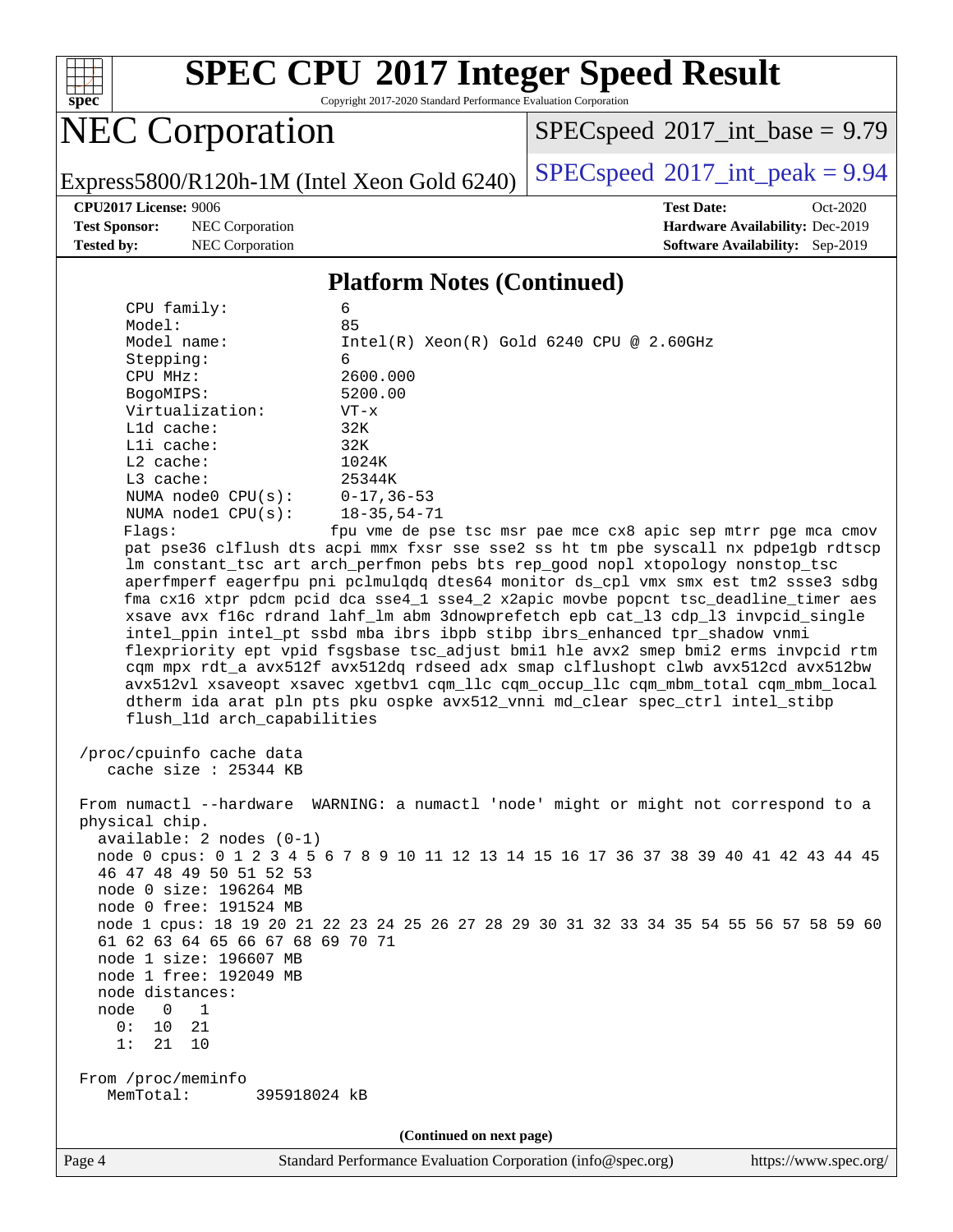

Copyright 2017-2020 Standard Performance Evaluation Corporation

## NEC Corporation

 $SPECspeed^{\circ}2017\_int\_base = 9.79$  $SPECspeed^{\circ}2017\_int\_base = 9.79$ 

Express5800/R120h-1M (Intel Xeon Gold 6240) [SPECspeed](http://www.spec.org/auto/cpu2017/Docs/result-fields.html#SPECspeed2017intpeak)®2017\_int\_peak =  $9.94$ 

**[Test Sponsor:](http://www.spec.org/auto/cpu2017/Docs/result-fields.html#TestSponsor)** NEC Corporation **[Hardware Availability:](http://www.spec.org/auto/cpu2017/Docs/result-fields.html#HardwareAvailability)** Dec-2019 **[Tested by:](http://www.spec.org/auto/cpu2017/Docs/result-fields.html#Testedby)** NEC Corporation **[Software Availability:](http://www.spec.org/auto/cpu2017/Docs/result-fields.html#SoftwareAvailability)** Sep-2019

**[CPU2017 License:](http://www.spec.org/auto/cpu2017/Docs/result-fields.html#CPU2017License)** 9006 **[Test Date:](http://www.spec.org/auto/cpu2017/Docs/result-fields.html#TestDate)** Oct-2020

#### **[Platform Notes \(Continued\)](http://www.spec.org/auto/cpu2017/Docs/result-fields.html#PlatformNotes)**

 HugePages\_Total: 0 Hugepagesize: 2048 kB From /etc/\*release\* /etc/\*version\* os-release: NAME="Red Hat Enterprise Linux Server" VERSION="7.7 (Maipo)" ID="rhel" ID\_LIKE="fedora" VARIANT="Server" VARIANT\_ID="server" VERSION\_ID="7.7" PRETTY\_NAME="Red Hat Enterprise Linux Server 7.7 (Maipo)" redhat-release: Red Hat Enterprise Linux Server release 7.7 (Maipo) system-release: Red Hat Enterprise Linux Server release 7.7 (Maipo) system-release-cpe: cpe:/o:redhat:enterprise\_linux:7.7:ga:server uname -a: Linux r120h1m 3.10.0-1062.1.1.el7.x86\_64 #1 SMP Tue Aug 13 18:39:59 UTC 2019 x86\_64 x86\_64 x86\_64 GNU/Linux Kernel self-reported vulnerability status: CVE-2018-3620 (L1 Terminal Fault): Not affected Microarchitectural Data Sampling: Not affected CVE-2017-5754 (Meltdown): Not affected CVE-2018-3639 (Speculative Store Bypass): Mitigation: Speculative Store Bypass disabled via prctl and seccomp CVE-2017-5753 (Spectre variant 1): Mitigation: Load fences, usercopy/swapgs barriers and \_\_user pointer sanitization CVE-2017-5715 (Spectre variant 2): Mitigation: Full retpoline, IBPB run-level 3 Oct 7 10:32 SPEC is set to: /home/cpu2017 Filesystem Type Size Used Avail Use% Mounted on /dev/sda3 ext4 908G 184G 678G 22% / From /sys/devices/virtual/dmi/id BIOS: NEC U32 03/09/2020 Vendor: NEC Product: Express5800/R120h-1M Serial: JPN0084094 Additional information from dmidecode follows. WARNING: Use caution when you interpret this section. The 'dmidecode' program reads system data which is "intended to allow hardware to be accurately determined", but the intent may not be met, as there are **(Continued on next page)**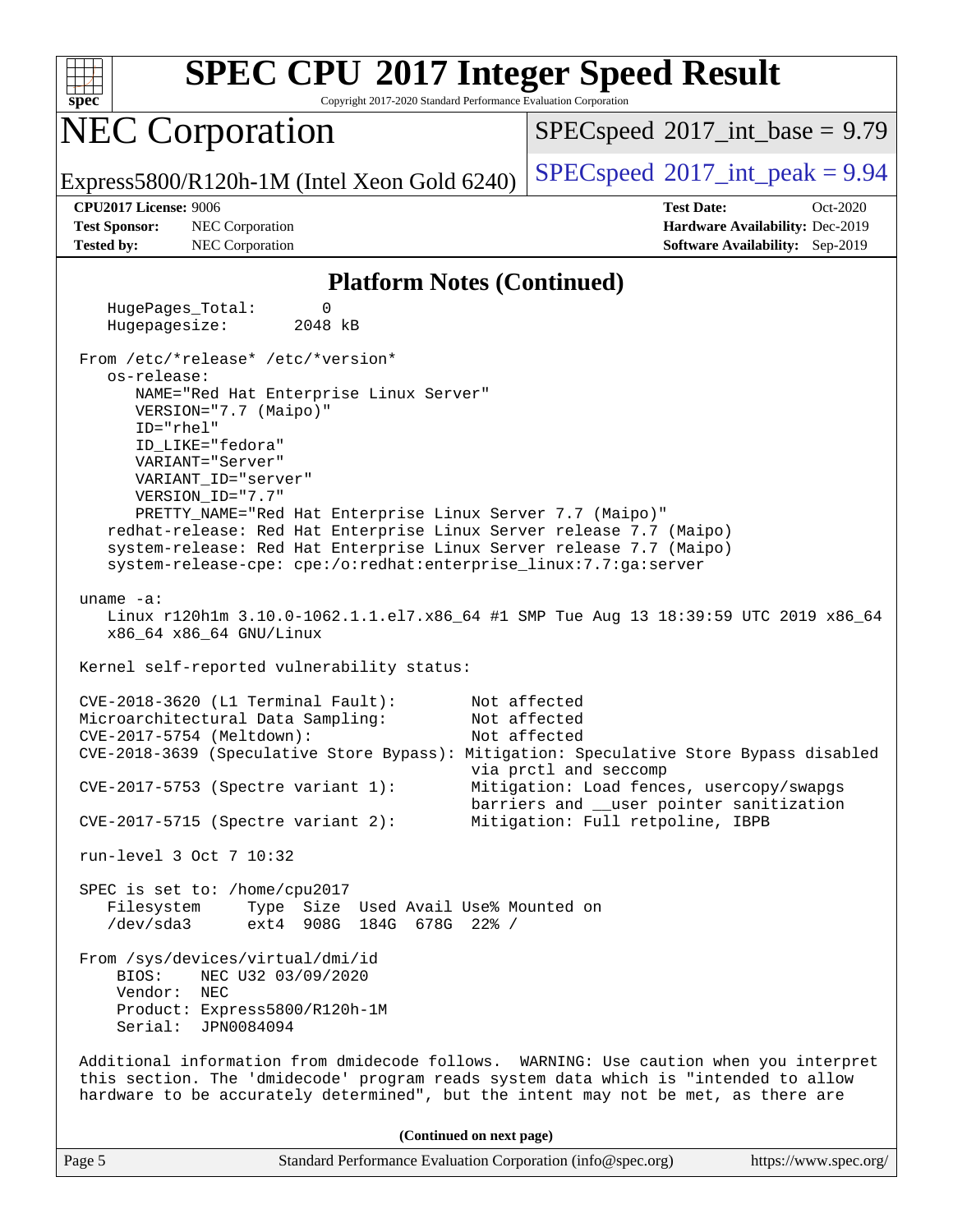

Copyright 2017-2020 Standard Performance Evaluation Corporation

## NEC Corporation

 $SPECspeed^{\circledcirc}2017\_int\_base = 9.79$  $SPECspeed^{\circledcirc}2017\_int\_base = 9.79$ 

Express5800/R120h-1M (Intel Xeon Gold 6240) [SPECspeed](http://www.spec.org/auto/cpu2017/Docs/result-fields.html#SPECspeed2017intpeak)®2017\_int\_peak =  $9.94$ 

**[Test Sponsor:](http://www.spec.org/auto/cpu2017/Docs/result-fields.html#TestSponsor)** NEC Corporation **[Hardware Availability:](http://www.spec.org/auto/cpu2017/Docs/result-fields.html#HardwareAvailability)** Dec-2019 **[Tested by:](http://www.spec.org/auto/cpu2017/Docs/result-fields.html#Testedby)** NEC Corporation **[Software Availability:](http://www.spec.org/auto/cpu2017/Docs/result-fields.html#SoftwareAvailability)** Sep-2019

**[CPU2017 License:](http://www.spec.org/auto/cpu2017/Docs/result-fields.html#CPU2017License)** 9006 **[Test Date:](http://www.spec.org/auto/cpu2017/Docs/result-fields.html#TestDate)** Oct-2020

#### **[Platform Notes \(Continued\)](http://www.spec.org/auto/cpu2017/Docs/result-fields.html#PlatformNotes)**

 frequent changes to hardware, firmware, and the "DMTF SMBIOS" standard. Memory: 24x HPE P03050-091 16 GB 2 rank 2933

(End of data from sysinfo program)

### **[Compiler Version Notes](http://www.spec.org/auto/cpu2017/Docs/result-fields.html#CompilerVersionNotes)**

============================================================================== C | 600.perlbench\_s(base, peak) 602.gcc\_s(base, peak) 605.mcf\_s(base, | peak) 625.x264\_s(base, peak) 657.xz\_s(base, peak) ------------------------------------------------------------------------------

Intel(R) C Intel(R) 64 Compiler for applications running on Intel(R) 64, Version 19.0.4.227 Build 20190416

Copyright (C) 1985-2019 Intel Corporation. All rights reserved. ------------------------------------------------------------------------------

============================================================================== C++ | 620.omnetpp\_s(base, peak) 623.xalancbmk\_s(base, peak)

 | 631.deepsjeng\_s(base, peak) 641.leela\_s(base, peak) ------------------------------------------------------------------------------

Intel(R)  $C++$  Intel(R) 64 Compiler for applications running on Intel(R) 64,

Version 19.0.4.227 Build 20190416

Copyright (C) 1985-2019 Intel Corporation. All rights reserved. ------------------------------------------------------------------------------

==============================================================================

Fortran | 648.exchange2\_s(base, peak) ------------------------------------------------------------------------------

Intel(R) Fortran Intel(R) 64 Compiler for applications running on Intel(R)

64, Version 19.0.4.227 Build 20190416

Copyright (C) 1985-2019 Intel Corporation. All rights reserved. ------------------------------------------------------------------------------

## **[Base Compiler Invocation](http://www.spec.org/auto/cpu2017/Docs/result-fields.html#BaseCompilerInvocation)**

[C benchmarks](http://www.spec.org/auto/cpu2017/Docs/result-fields.html#Cbenchmarks): [icc -m64 -std=c11](http://www.spec.org/cpu2017/results/res2020q4/cpu2017-20201012-24180.flags.html#user_CCbase_intel_icc_64bit_c11_33ee0cdaae7deeeab2a9725423ba97205ce30f63b9926c2519791662299b76a0318f32ddfffdc46587804de3178b4f9328c46fa7c2b0cd779d7a61945c91cd35)

[C++ benchmarks:](http://www.spec.org/auto/cpu2017/Docs/result-fields.html#CXXbenchmarks) [icpc -m64](http://www.spec.org/cpu2017/results/res2020q4/cpu2017-20201012-24180.flags.html#user_CXXbase_intel_icpc_64bit_4ecb2543ae3f1412ef961e0650ca070fec7b7afdcd6ed48761b84423119d1bf6bdf5cad15b44d48e7256388bc77273b966e5eb805aefd121eb22e9299b2ec9d9)

[Fortran benchmarks](http://www.spec.org/auto/cpu2017/Docs/result-fields.html#Fortranbenchmarks): [ifort -m64](http://www.spec.org/cpu2017/results/res2020q4/cpu2017-20201012-24180.flags.html#user_FCbase_intel_ifort_64bit_24f2bb282fbaeffd6157abe4f878425411749daecae9a33200eee2bee2fe76f3b89351d69a8130dd5949958ce389cf37ff59a95e7a40d588e8d3a57e0c3fd751)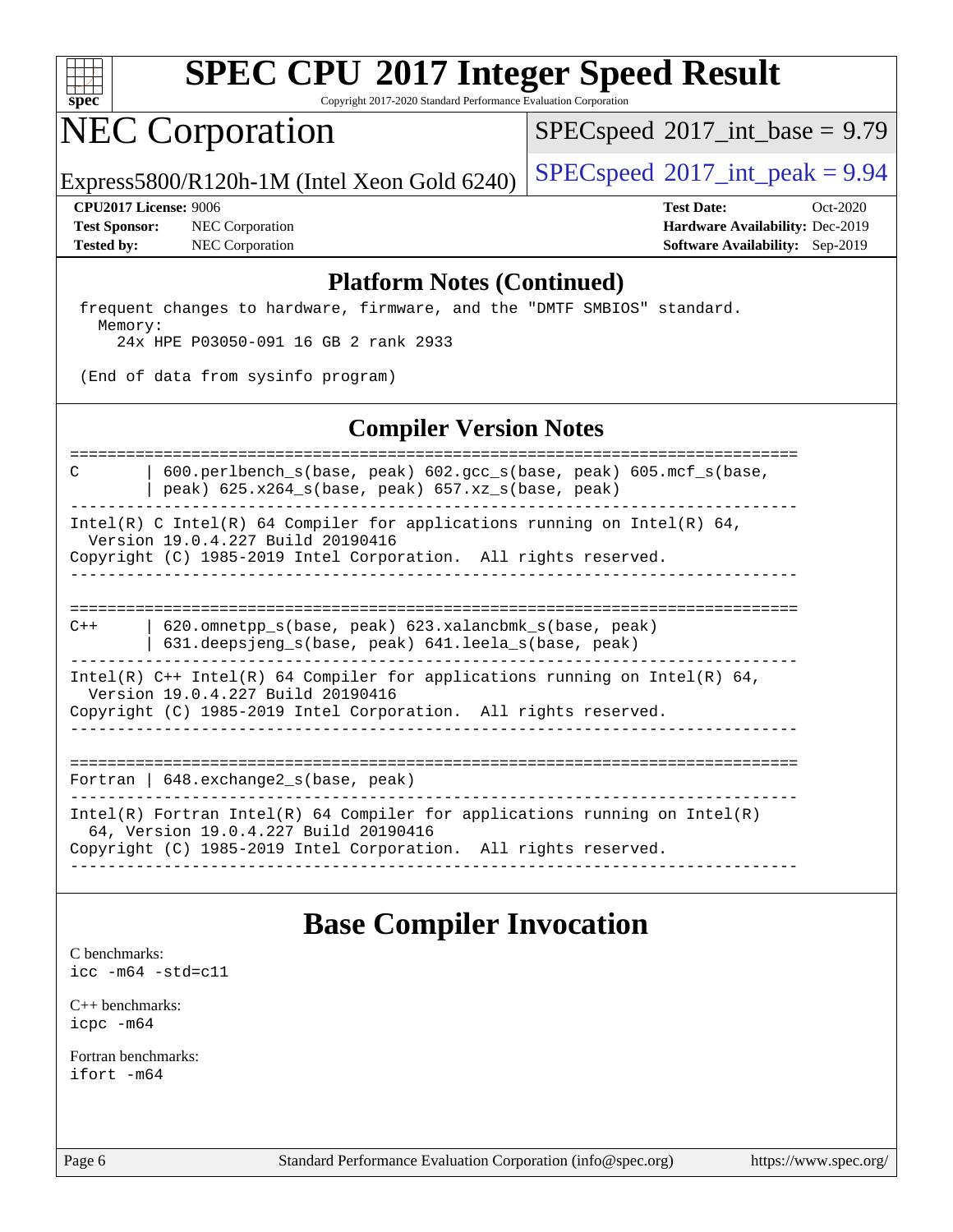

Copyright 2017-2020 Standard Performance Evaluation Corporation

## NEC Corporation

 $SPECspeed^{\circ}2017\_int\_base = 9.79$  $SPECspeed^{\circ}2017\_int\_base = 9.79$ 

Express5800/R120h-1M (Intel Xeon Gold 6240) [SPECspeed](http://www.spec.org/auto/cpu2017/Docs/result-fields.html#SPECspeed2017intpeak)®2017\_int\_peak =  $9.94$ 

**[Test Sponsor:](http://www.spec.org/auto/cpu2017/Docs/result-fields.html#TestSponsor)** NEC Corporation **[Hardware Availability:](http://www.spec.org/auto/cpu2017/Docs/result-fields.html#HardwareAvailability)** Dec-2019

**[CPU2017 License:](http://www.spec.org/auto/cpu2017/Docs/result-fields.html#CPU2017License)** 9006 **[Test Date:](http://www.spec.org/auto/cpu2017/Docs/result-fields.html#TestDate)** Oct-2020 **[Tested by:](http://www.spec.org/auto/cpu2017/Docs/result-fields.html#Testedby)** NEC Corporation **[Software Availability:](http://www.spec.org/auto/cpu2017/Docs/result-fields.html#SoftwareAvailability)** Sep-2019

## **[Base Portability Flags](http://www.spec.org/auto/cpu2017/Docs/result-fields.html#BasePortabilityFlags)**

 600.perlbench\_s: [-DSPEC\\_LP64](http://www.spec.org/cpu2017/results/res2020q4/cpu2017-20201012-24180.flags.html#b600.perlbench_s_basePORTABILITY_DSPEC_LP64) [-DSPEC\\_LINUX\\_X64](http://www.spec.org/cpu2017/results/res2020q4/cpu2017-20201012-24180.flags.html#b600.perlbench_s_baseCPORTABILITY_DSPEC_LINUX_X64) 602.gcc\_s: [-DSPEC\\_LP64](http://www.spec.org/cpu2017/results/res2020q4/cpu2017-20201012-24180.flags.html#suite_basePORTABILITY602_gcc_s_DSPEC_LP64) 605.mcf\_s: [-DSPEC\\_LP64](http://www.spec.org/cpu2017/results/res2020q4/cpu2017-20201012-24180.flags.html#suite_basePORTABILITY605_mcf_s_DSPEC_LP64) 620.omnetpp\_s: [-DSPEC\\_LP64](http://www.spec.org/cpu2017/results/res2020q4/cpu2017-20201012-24180.flags.html#suite_basePORTABILITY620_omnetpp_s_DSPEC_LP64) 623.xalancbmk\_s: [-DSPEC\\_LP64](http://www.spec.org/cpu2017/results/res2020q4/cpu2017-20201012-24180.flags.html#suite_basePORTABILITY623_xalancbmk_s_DSPEC_LP64) [-DSPEC\\_LINUX](http://www.spec.org/cpu2017/results/res2020q4/cpu2017-20201012-24180.flags.html#b623.xalancbmk_s_baseCXXPORTABILITY_DSPEC_LINUX) 625.x264\_s: [-DSPEC\\_LP64](http://www.spec.org/cpu2017/results/res2020q4/cpu2017-20201012-24180.flags.html#suite_basePORTABILITY625_x264_s_DSPEC_LP64) 631.deepsjeng\_s: [-DSPEC\\_LP64](http://www.spec.org/cpu2017/results/res2020q4/cpu2017-20201012-24180.flags.html#suite_basePORTABILITY631_deepsjeng_s_DSPEC_LP64) 641.leela\_s: [-DSPEC\\_LP64](http://www.spec.org/cpu2017/results/res2020q4/cpu2017-20201012-24180.flags.html#suite_basePORTABILITY641_leela_s_DSPEC_LP64) 648.exchange2\_s: [-DSPEC\\_LP64](http://www.spec.org/cpu2017/results/res2020q4/cpu2017-20201012-24180.flags.html#suite_basePORTABILITY648_exchange2_s_DSPEC_LP64) 657.xz\_s: [-DSPEC\\_LP64](http://www.spec.org/cpu2017/results/res2020q4/cpu2017-20201012-24180.flags.html#suite_basePORTABILITY657_xz_s_DSPEC_LP64)

## **[Base Optimization Flags](http://www.spec.org/auto/cpu2017/Docs/result-fields.html#BaseOptimizationFlags)**

#### [C benchmarks](http://www.spec.org/auto/cpu2017/Docs/result-fields.html#Cbenchmarks):

[-Wl,-z,muldefs](http://www.spec.org/cpu2017/results/res2020q4/cpu2017-20201012-24180.flags.html#user_CCbase_link_force_multiple1_b4cbdb97b34bdee9ceefcfe54f4c8ea74255f0b02a4b23e853cdb0e18eb4525ac79b5a88067c842dd0ee6996c24547a27a4b99331201badda8798ef8a743f577) [-xCORE-AVX512](http://www.spec.org/cpu2017/results/res2020q4/cpu2017-20201012-24180.flags.html#user_CCbase_f-xCORE-AVX512) [-ipo](http://www.spec.org/cpu2017/results/res2020q4/cpu2017-20201012-24180.flags.html#user_CCbase_f-ipo) [-O3](http://www.spec.org/cpu2017/results/res2020q4/cpu2017-20201012-24180.flags.html#user_CCbase_f-O3) [-no-prec-div](http://www.spec.org/cpu2017/results/res2020q4/cpu2017-20201012-24180.flags.html#user_CCbase_f-no-prec-div) [-qopt-mem-layout-trans=4](http://www.spec.org/cpu2017/results/res2020q4/cpu2017-20201012-24180.flags.html#user_CCbase_f-qopt-mem-layout-trans_fa39e755916c150a61361b7846f310bcdf6f04e385ef281cadf3647acec3f0ae266d1a1d22d972a7087a248fd4e6ca390a3634700869573d231a252c784941a8) [-qopenmp](http://www.spec.org/cpu2017/results/res2020q4/cpu2017-20201012-24180.flags.html#user_CCbase_qopenmp_16be0c44f24f464004c6784a7acb94aca937f053568ce72f94b139a11c7c168634a55f6653758ddd83bcf7b8463e8028bb0b48b77bcddc6b78d5d95bb1df2967) [-DSPEC\\_OPENMP](http://www.spec.org/cpu2017/results/res2020q4/cpu2017-20201012-24180.flags.html#suite_CCbase_DSPEC_OPENMP) [-L/usr/local/je5.0.1-64/lib](http://www.spec.org/cpu2017/results/res2020q4/cpu2017-20201012-24180.flags.html#user_CCbase_jemalloc_link_path64_4b10a636b7bce113509b17f3bd0d6226c5fb2346b9178c2d0232c14f04ab830f976640479e5c33dc2bcbbdad86ecfb6634cbbd4418746f06f368b512fced5394) [-ljemalloc](http://www.spec.org/cpu2017/results/res2020q4/cpu2017-20201012-24180.flags.html#user_CCbase_jemalloc_link_lib_d1249b907c500fa1c0672f44f562e3d0f79738ae9e3c4a9c376d49f265a04b9c99b167ecedbf6711b3085be911c67ff61f150a17b3472be731631ba4d0471706)

#### [C++ benchmarks:](http://www.spec.org/auto/cpu2017/Docs/result-fields.html#CXXbenchmarks)

[-Wl,-z,muldefs](http://www.spec.org/cpu2017/results/res2020q4/cpu2017-20201012-24180.flags.html#user_CXXbase_link_force_multiple1_b4cbdb97b34bdee9ceefcfe54f4c8ea74255f0b02a4b23e853cdb0e18eb4525ac79b5a88067c842dd0ee6996c24547a27a4b99331201badda8798ef8a743f577) [-xCORE-AVX512](http://www.spec.org/cpu2017/results/res2020q4/cpu2017-20201012-24180.flags.html#user_CXXbase_f-xCORE-AVX512) [-ipo](http://www.spec.org/cpu2017/results/res2020q4/cpu2017-20201012-24180.flags.html#user_CXXbase_f-ipo) [-O3](http://www.spec.org/cpu2017/results/res2020q4/cpu2017-20201012-24180.flags.html#user_CXXbase_f-O3) [-no-prec-div](http://www.spec.org/cpu2017/results/res2020q4/cpu2017-20201012-24180.flags.html#user_CXXbase_f-no-prec-div) [-qopt-mem-layout-trans=4](http://www.spec.org/cpu2017/results/res2020q4/cpu2017-20201012-24180.flags.html#user_CXXbase_f-qopt-mem-layout-trans_fa39e755916c150a61361b7846f310bcdf6f04e385ef281cadf3647acec3f0ae266d1a1d22d972a7087a248fd4e6ca390a3634700869573d231a252c784941a8) [-L/usr/local/IntelCompiler19/compilers\\_and\\_libraries\\_2019.4.227/linux/compiler/lib/intel64](http://www.spec.org/cpu2017/results/res2020q4/cpu2017-20201012-24180.flags.html#user_CXXbase_qkmalloc_link_0ffe0cb02c68ef1b443a077c7888c10c67ca0d1dd7138472156f06a085bbad385f78d49618ad55dca9db3b1608e84afc2f69b4003b1d1ca498a9fc1462ccefda) [-lqkmalloc](http://www.spec.org/cpu2017/results/res2020q4/cpu2017-20201012-24180.flags.html#user_CXXbase_qkmalloc_link_lib_79a818439969f771c6bc311cfd333c00fc099dad35c030f5aab9dda831713d2015205805422f83de8875488a2991c0a156aaa600e1f9138f8fc37004abc96dc5)

#### [Fortran benchmarks:](http://www.spec.org/auto/cpu2017/Docs/result-fields.html#Fortranbenchmarks)

[-xCORE-AVX512](http://www.spec.org/cpu2017/results/res2020q4/cpu2017-20201012-24180.flags.html#user_FCbase_f-xCORE-AVX512) [-ipo](http://www.spec.org/cpu2017/results/res2020q4/cpu2017-20201012-24180.flags.html#user_FCbase_f-ipo) [-O3](http://www.spec.org/cpu2017/results/res2020q4/cpu2017-20201012-24180.flags.html#user_FCbase_f-O3) [-no-prec-div](http://www.spec.org/cpu2017/results/res2020q4/cpu2017-20201012-24180.flags.html#user_FCbase_f-no-prec-div) [-qopt-mem-layout-trans=4](http://www.spec.org/cpu2017/results/res2020q4/cpu2017-20201012-24180.flags.html#user_FCbase_f-qopt-mem-layout-trans_fa39e755916c150a61361b7846f310bcdf6f04e385ef281cadf3647acec3f0ae266d1a1d22d972a7087a248fd4e6ca390a3634700869573d231a252c784941a8) [-nostandard-realloc-lhs](http://www.spec.org/cpu2017/results/res2020q4/cpu2017-20201012-24180.flags.html#user_FCbase_f_2003_std_realloc_82b4557e90729c0f113870c07e44d33d6f5a304b4f63d4c15d2d0f1fab99f5daaed73bdb9275d9ae411527f28b936061aa8b9c8f2d63842963b95c9dd6426b8a)

## **[Peak Compiler Invocation](http://www.spec.org/auto/cpu2017/Docs/result-fields.html#PeakCompilerInvocation)**

[C benchmarks](http://www.spec.org/auto/cpu2017/Docs/result-fields.html#Cbenchmarks): [icc -m64 -std=c11](http://www.spec.org/cpu2017/results/res2020q4/cpu2017-20201012-24180.flags.html#user_CCpeak_intel_icc_64bit_c11_33ee0cdaae7deeeab2a9725423ba97205ce30f63b9926c2519791662299b76a0318f32ddfffdc46587804de3178b4f9328c46fa7c2b0cd779d7a61945c91cd35)

[C++ benchmarks:](http://www.spec.org/auto/cpu2017/Docs/result-fields.html#CXXbenchmarks) [icpc -m64](http://www.spec.org/cpu2017/results/res2020q4/cpu2017-20201012-24180.flags.html#user_CXXpeak_intel_icpc_64bit_4ecb2543ae3f1412ef961e0650ca070fec7b7afdcd6ed48761b84423119d1bf6bdf5cad15b44d48e7256388bc77273b966e5eb805aefd121eb22e9299b2ec9d9)

[Fortran benchmarks](http://www.spec.org/auto/cpu2017/Docs/result-fields.html#Fortranbenchmarks): [ifort -m64](http://www.spec.org/cpu2017/results/res2020q4/cpu2017-20201012-24180.flags.html#user_FCpeak_intel_ifort_64bit_24f2bb282fbaeffd6157abe4f878425411749daecae9a33200eee2bee2fe76f3b89351d69a8130dd5949958ce389cf37ff59a95e7a40d588e8d3a57e0c3fd751)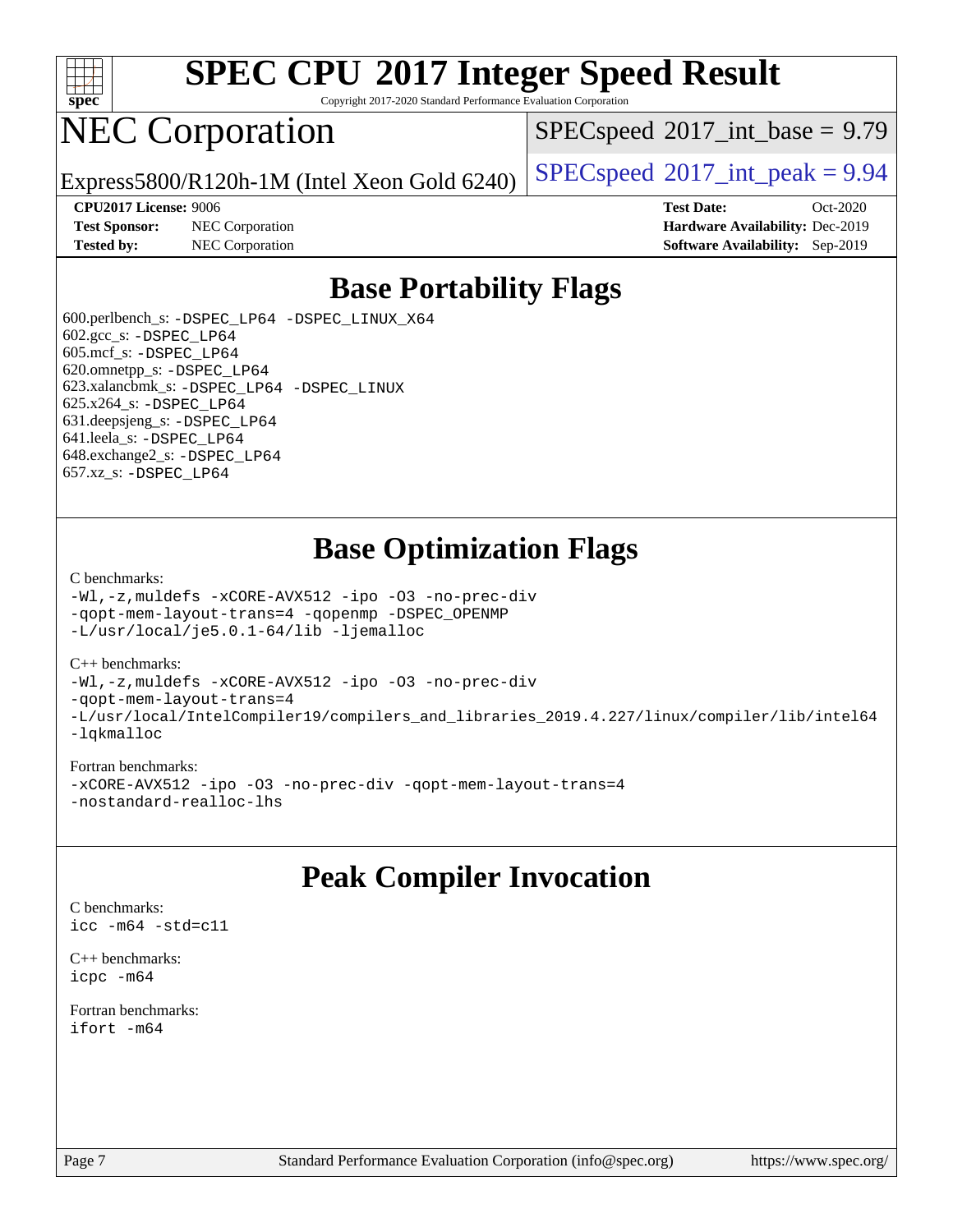

Copyright 2017-2020 Standard Performance Evaluation Corporation

# NEC Corporation

 $SPECspeed^{\circ}2017\_int\_base = 9.79$  $SPECspeed^{\circ}2017\_int\_base = 9.79$ 

Express5800/R120h-1M (Intel Xeon Gold 6240) [SPECspeed](http://www.spec.org/auto/cpu2017/Docs/result-fields.html#SPECspeed2017intpeak)®2017\_int\_peak =  $9.94$ 

**[Test Sponsor:](http://www.spec.org/auto/cpu2017/Docs/result-fields.html#TestSponsor)** NEC Corporation **[Hardware Availability:](http://www.spec.org/auto/cpu2017/Docs/result-fields.html#HardwareAvailability)** Dec-2019

**[CPU2017 License:](http://www.spec.org/auto/cpu2017/Docs/result-fields.html#CPU2017License)** 9006 **[Test Date:](http://www.spec.org/auto/cpu2017/Docs/result-fields.html#TestDate)** Oct-2020 **[Tested by:](http://www.spec.org/auto/cpu2017/Docs/result-fields.html#Testedby)** NEC Corporation **[Software Availability:](http://www.spec.org/auto/cpu2017/Docs/result-fields.html#SoftwareAvailability)** Sep-2019

## **[Peak Portability Flags](http://www.spec.org/auto/cpu2017/Docs/result-fields.html#PeakPortabilityFlags)**

Same as Base Portability Flags

## **[Peak Optimization Flags](http://www.spec.org/auto/cpu2017/Docs/result-fields.html#PeakOptimizationFlags)**

[C benchmarks](http://www.spec.org/auto/cpu2017/Docs/result-fields.html#Cbenchmarks):

600.perlbench\_s:  $-W1$ , -z, muldefs [-prof-gen](http://www.spec.org/cpu2017/results/res2020q4/cpu2017-20201012-24180.flags.html#user_peakPASS1_CFLAGSPASS1_LDFLAGS600_perlbench_s_prof_gen_5aa4926d6013ddb2a31985c654b3eb18169fc0c6952a63635c234f711e6e63dd76e94ad52365559451ec499a2cdb89e4dc58ba4c67ef54ca681ffbe1461d6b36)(pass 1) [-prof-use](http://www.spec.org/cpu2017/results/res2020q4/cpu2017-20201012-24180.flags.html#user_peakPASS2_CFLAGSPASS2_LDFLAGS600_perlbench_s_prof_use_1a21ceae95f36a2b53c25747139a6c16ca95bd9def2a207b4f0849963b97e94f5260e30a0c64f4bb623698870e679ca08317ef8150905d41bd88c6f78df73f19)(pass 2) -02 [-xCORE-AVX512](http://www.spec.org/cpu2017/results/res2020q4/cpu2017-20201012-24180.flags.html#user_peakPASS2_COPTIMIZE600_perlbench_s_f-xCORE-AVX512) [-qopt-mem-layout-trans=4](http://www.spec.org/cpu2017/results/res2020q4/cpu2017-20201012-24180.flags.html#user_peakPASS1_COPTIMIZEPASS2_COPTIMIZE600_perlbench_s_f-qopt-mem-layout-trans_fa39e755916c150a61361b7846f310bcdf6f04e385ef281cadf3647acec3f0ae266d1a1d22d972a7087a248fd4e6ca390a3634700869573d231a252c784941a8) [-ipo](http://www.spec.org/cpu2017/results/res2020q4/cpu2017-20201012-24180.flags.html#user_peakPASS2_COPTIMIZE600_perlbench_s_f-ipo) [-O3](http://www.spec.org/cpu2017/results/res2020q4/cpu2017-20201012-24180.flags.html#user_peakPASS2_COPTIMIZE600_perlbench_s_f-O3) [-no-prec-div](http://www.spec.org/cpu2017/results/res2020q4/cpu2017-20201012-24180.flags.html#user_peakPASS2_COPTIMIZE600_perlbench_s_f-no-prec-div) [-DSPEC\\_SUPPRESS\\_OPENMP](http://www.spec.org/cpu2017/results/res2020q4/cpu2017-20201012-24180.flags.html#suite_peakPASS1_COPTIMIZE600_perlbench_s_DSPEC_SUPPRESS_OPENMP) [-qopenmp](http://www.spec.org/cpu2017/results/res2020q4/cpu2017-20201012-24180.flags.html#user_peakPASS2_COPTIMIZE600_perlbench_s_qopenmp_16be0c44f24f464004c6784a7acb94aca937f053568ce72f94b139a11c7c168634a55f6653758ddd83bcf7b8463e8028bb0b48b77bcddc6b78d5d95bb1df2967) [-DSPEC\\_OPENMP](http://www.spec.org/cpu2017/results/res2020q4/cpu2017-20201012-24180.flags.html#suite_peakPASS2_COPTIMIZE600_perlbench_s_DSPEC_OPENMP) [-fno-strict-overflow](http://www.spec.org/cpu2017/results/res2020q4/cpu2017-20201012-24180.flags.html#user_peakEXTRA_OPTIMIZE600_perlbench_s_f-fno-strict-overflow) [-L/usr/local/je5.0.1-64/lib](http://www.spec.org/cpu2017/results/res2020q4/cpu2017-20201012-24180.flags.html#user_peakEXTRA_LIBS600_perlbench_s_jemalloc_link_path64_4b10a636b7bce113509b17f3bd0d6226c5fb2346b9178c2d0232c14f04ab830f976640479e5c33dc2bcbbdad86ecfb6634cbbd4418746f06f368b512fced5394) [-ljemalloc](http://www.spec.org/cpu2017/results/res2020q4/cpu2017-20201012-24180.flags.html#user_peakEXTRA_LIBS600_perlbench_s_jemalloc_link_lib_d1249b907c500fa1c0672f44f562e3d0f79738ae9e3c4a9c376d49f265a04b9c99b167ecedbf6711b3085be911c67ff61f150a17b3472be731631ba4d0471706)  $602.\text{gcc}\_\text{s}:$  basepeak = yes 605.mcf\_s: [-Wl,-z,muldefs](http://www.spec.org/cpu2017/results/res2020q4/cpu2017-20201012-24180.flags.html#user_peakEXTRA_LDFLAGS605_mcf_s_link_force_multiple1_b4cbdb97b34bdee9ceefcfe54f4c8ea74255f0b02a4b23e853cdb0e18eb4525ac79b5a88067c842dd0ee6996c24547a27a4b99331201badda8798ef8a743f577) [-prof-gen](http://www.spec.org/cpu2017/results/res2020q4/cpu2017-20201012-24180.flags.html#user_peakPASS1_CFLAGSPASS1_LDFLAGS605_mcf_s_prof_gen_5aa4926d6013ddb2a31985c654b3eb18169fc0c6952a63635c234f711e6e63dd76e94ad52365559451ec499a2cdb89e4dc58ba4c67ef54ca681ffbe1461d6b36)(pass 1) [-prof-use](http://www.spec.org/cpu2017/results/res2020q4/cpu2017-20201012-24180.flags.html#user_peakPASS2_CFLAGSPASS2_LDFLAGS605_mcf_s_prof_use_1a21ceae95f36a2b53c25747139a6c16ca95bd9def2a207b4f0849963b97e94f5260e30a0c64f4bb623698870e679ca08317ef8150905d41bd88c6f78df73f19)(pass 2) [-ipo](http://www.spec.org/cpu2017/results/res2020q4/cpu2017-20201012-24180.flags.html#user_peakPASS1_COPTIMIZEPASS2_COPTIMIZE605_mcf_s_f-ipo) [-xCORE-AVX512](http://www.spec.org/cpu2017/results/res2020q4/cpu2017-20201012-24180.flags.html#user_peakPASS2_COPTIMIZE605_mcf_s_f-xCORE-AVX512) [-O3](http://www.spec.org/cpu2017/results/res2020q4/cpu2017-20201012-24180.flags.html#user_peakPASS1_COPTIMIZEPASS2_COPTIMIZE605_mcf_s_f-O3) [-no-prec-div](http://www.spec.org/cpu2017/results/res2020q4/cpu2017-20201012-24180.flags.html#user_peakPASS1_COPTIMIZEPASS2_COPTIMIZE605_mcf_s_f-no-prec-div) [-qopt-mem-layout-trans=4](http://www.spec.org/cpu2017/results/res2020q4/cpu2017-20201012-24180.flags.html#user_peakPASS1_COPTIMIZEPASS2_COPTIMIZE605_mcf_s_f-qopt-mem-layout-trans_fa39e755916c150a61361b7846f310bcdf6f04e385ef281cadf3647acec3f0ae266d1a1d22d972a7087a248fd4e6ca390a3634700869573d231a252c784941a8) [-DSPEC\\_SUPPRESS\\_OPENMP](http://www.spec.org/cpu2017/results/res2020q4/cpu2017-20201012-24180.flags.html#suite_peakPASS1_COPTIMIZE605_mcf_s_DSPEC_SUPPRESS_OPENMP) [-qopenmp](http://www.spec.org/cpu2017/results/res2020q4/cpu2017-20201012-24180.flags.html#user_peakPASS2_COPTIMIZE605_mcf_s_qopenmp_16be0c44f24f464004c6784a7acb94aca937f053568ce72f94b139a11c7c168634a55f6653758ddd83bcf7b8463e8028bb0b48b77bcddc6b78d5d95bb1df2967) [-DSPEC\\_OPENMP](http://www.spec.org/cpu2017/results/res2020q4/cpu2017-20201012-24180.flags.html#suite_peakPASS2_COPTIMIZE605_mcf_s_DSPEC_OPENMP) [-L/usr/local/je5.0.1-64/lib](http://www.spec.org/cpu2017/results/res2020q4/cpu2017-20201012-24180.flags.html#user_peakEXTRA_LIBS605_mcf_s_jemalloc_link_path64_4b10a636b7bce113509b17f3bd0d6226c5fb2346b9178c2d0232c14f04ab830f976640479e5c33dc2bcbbdad86ecfb6634cbbd4418746f06f368b512fced5394) [-ljemalloc](http://www.spec.org/cpu2017/results/res2020q4/cpu2017-20201012-24180.flags.html#user_peakEXTRA_LIBS605_mcf_s_jemalloc_link_lib_d1249b907c500fa1c0672f44f562e3d0f79738ae9e3c4a9c376d49f265a04b9c99b167ecedbf6711b3085be911c67ff61f150a17b3472be731631ba4d0471706) 625.x264\_s: [-Wl,-z,muldefs](http://www.spec.org/cpu2017/results/res2020q4/cpu2017-20201012-24180.flags.html#user_peakEXTRA_LDFLAGS625_x264_s_link_force_multiple1_b4cbdb97b34bdee9ceefcfe54f4c8ea74255f0b02a4b23e853cdb0e18eb4525ac79b5a88067c842dd0ee6996c24547a27a4b99331201badda8798ef8a743f577) [-xCORE-AVX512](http://www.spec.org/cpu2017/results/res2020q4/cpu2017-20201012-24180.flags.html#user_peakCOPTIMIZE625_x264_s_f-xCORE-AVX512) [-ipo](http://www.spec.org/cpu2017/results/res2020q4/cpu2017-20201012-24180.flags.html#user_peakCOPTIMIZE625_x264_s_f-ipo) [-O3](http://www.spec.org/cpu2017/results/res2020q4/cpu2017-20201012-24180.flags.html#user_peakCOPTIMIZE625_x264_s_f-O3) [-no-prec-div](http://www.spec.org/cpu2017/results/res2020q4/cpu2017-20201012-24180.flags.html#user_peakCOPTIMIZE625_x264_s_f-no-prec-div) [-qopt-mem-layout-trans=4](http://www.spec.org/cpu2017/results/res2020q4/cpu2017-20201012-24180.flags.html#user_peakCOPTIMIZE625_x264_s_f-qopt-mem-layout-trans_fa39e755916c150a61361b7846f310bcdf6f04e385ef281cadf3647acec3f0ae266d1a1d22d972a7087a248fd4e6ca390a3634700869573d231a252c784941a8) [-qopenmp](http://www.spec.org/cpu2017/results/res2020q4/cpu2017-20201012-24180.flags.html#user_peakCOPTIMIZE625_x264_s_qopenmp_16be0c44f24f464004c6784a7acb94aca937f053568ce72f94b139a11c7c168634a55f6653758ddd83bcf7b8463e8028bb0b48b77bcddc6b78d5d95bb1df2967) [-DSPEC\\_OPENMP](http://www.spec.org/cpu2017/results/res2020q4/cpu2017-20201012-24180.flags.html#suite_peakCOPTIMIZE625_x264_s_DSPEC_OPENMP) [-L/usr/local/je5.0.1-64/lib](http://www.spec.org/cpu2017/results/res2020q4/cpu2017-20201012-24180.flags.html#user_peakEXTRA_LIBS625_x264_s_jemalloc_link_path64_4b10a636b7bce113509b17f3bd0d6226c5fb2346b9178c2d0232c14f04ab830f976640479e5c33dc2bcbbdad86ecfb6634cbbd4418746f06f368b512fced5394) [-ljemalloc](http://www.spec.org/cpu2017/results/res2020q4/cpu2017-20201012-24180.flags.html#user_peakEXTRA_LIBS625_x264_s_jemalloc_link_lib_d1249b907c500fa1c0672f44f562e3d0f79738ae9e3c4a9c376d49f265a04b9c99b167ecedbf6711b3085be911c67ff61f150a17b3472be731631ba4d0471706)  $657.xz_s$ : basepeak = yes [C++ benchmarks:](http://www.spec.org/auto/cpu2017/Docs/result-fields.html#CXXbenchmarks) 620.omnetpp\_s: basepeak = yes 623.xalancbmk\_s: [-Wl,-z,muldefs](http://www.spec.org/cpu2017/results/res2020q4/cpu2017-20201012-24180.flags.html#user_peakEXTRA_LDFLAGS623_xalancbmk_s_link_force_multiple1_b4cbdb97b34bdee9ceefcfe54f4c8ea74255f0b02a4b23e853cdb0e18eb4525ac79b5a88067c842dd0ee6996c24547a27a4b99331201badda8798ef8a743f577) [-xCORE-AVX512](http://www.spec.org/cpu2017/results/res2020q4/cpu2017-20201012-24180.flags.html#user_peakCXXOPTIMIZE623_xalancbmk_s_f-xCORE-AVX512) [-ipo](http://www.spec.org/cpu2017/results/res2020q4/cpu2017-20201012-24180.flags.html#user_peakCXXOPTIMIZE623_xalancbmk_s_f-ipo) [-O3](http://www.spec.org/cpu2017/results/res2020q4/cpu2017-20201012-24180.flags.html#user_peakCXXOPTIMIZE623_xalancbmk_s_f-O3) [-no-prec-div](http://www.spec.org/cpu2017/results/res2020q4/cpu2017-20201012-24180.flags.html#user_peakCXXOPTIMIZE623_xalancbmk_s_f-no-prec-div) [-qopt-mem-layout-trans=4](http://www.spec.org/cpu2017/results/res2020q4/cpu2017-20201012-24180.flags.html#user_peakCXXOPTIMIZE623_xalancbmk_s_f-qopt-mem-layout-trans_fa39e755916c150a61361b7846f310bcdf6f04e385ef281cadf3647acec3f0ae266d1a1d22d972a7087a248fd4e6ca390a3634700869573d231a252c784941a8) [-L/usr/local/IntelCompiler19/compilers\\_and\\_libraries\\_2019.4.227/linux/compiler/lib/intel64](http://www.spec.org/cpu2017/results/res2020q4/cpu2017-20201012-24180.flags.html#user_peakEXTRA_LIBS623_xalancbmk_s_qkmalloc_link_0ffe0cb02c68ef1b443a077c7888c10c67ca0d1dd7138472156f06a085bbad385f78d49618ad55dca9db3b1608e84afc2f69b4003b1d1ca498a9fc1462ccefda) [-lqkmalloc](http://www.spec.org/cpu2017/results/res2020q4/cpu2017-20201012-24180.flags.html#user_peakEXTRA_LIBS623_xalancbmk_s_qkmalloc_link_lib_79a818439969f771c6bc311cfd333c00fc099dad35c030f5aab9dda831713d2015205805422f83de8875488a2991c0a156aaa600e1f9138f8fc37004abc96dc5) 631.deepsjeng\_s: Same as 623.xalancbmk\_s 641.leela\_s: Same as 623.xalancbmk\_s [Fortran benchmarks:](http://www.spec.org/auto/cpu2017/Docs/result-fields.html#Fortranbenchmarks) 648.exchange2\_s: basepeak = yes